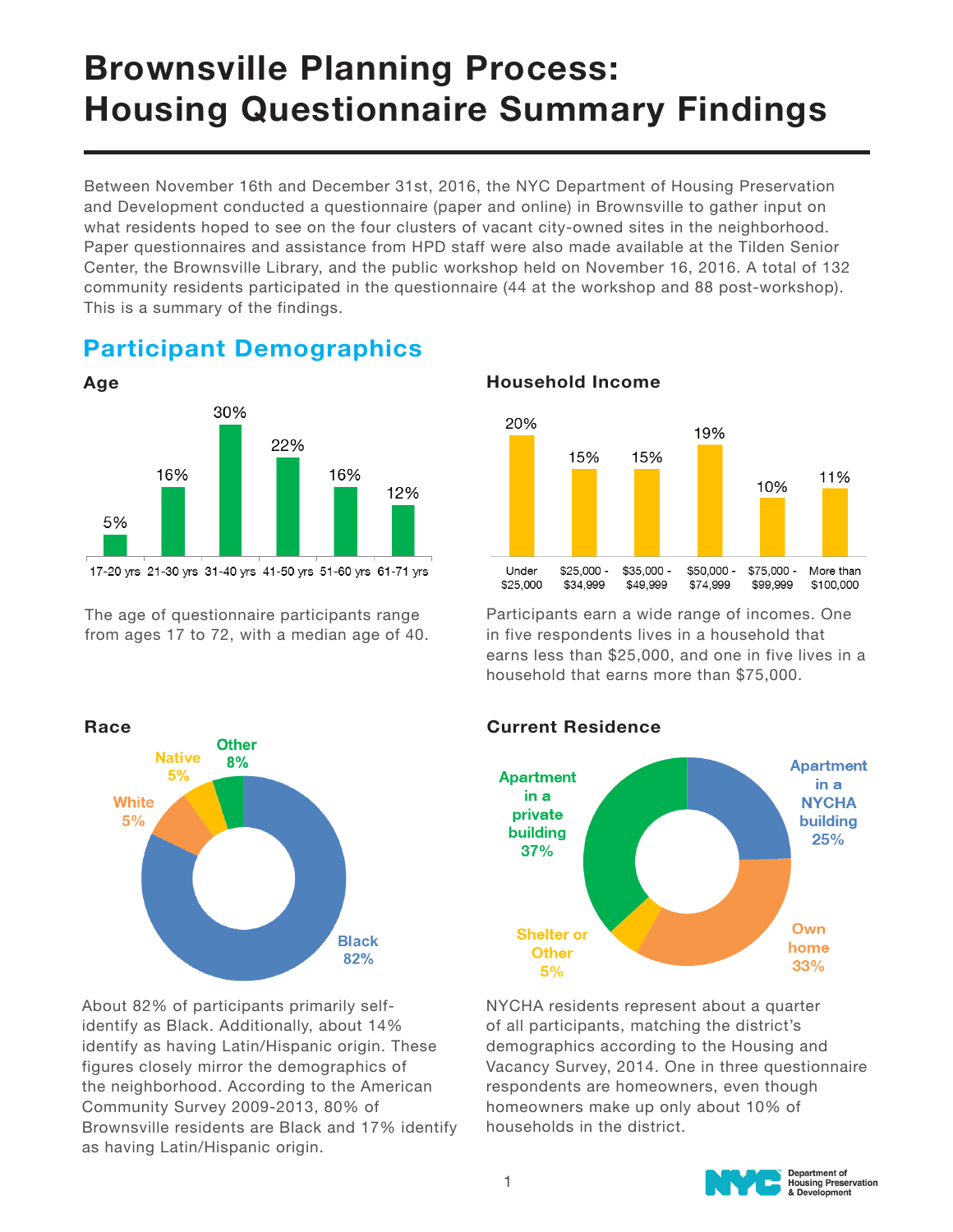# City-Owned Vacant Sites

The charts on the next few pages describe average preferences and priorities across all four cityowned vacant sites, with notes of where specific preferences emerged for each site. The four site clusters that were discussed include:

#### Site A: Rockaway Avenue and Chester Street



Note: This site includes some lots that are owned by the City, but not in HPD's jurisdiction. At this time, HPD only has jurisdiction over the properties fronting Chester Street. HPD is in conversations with other city agencies about the future use of the other lots.

#### Sites 1, 2, 3: Livonia Avenue between Mother Gaston Boulevard and Powell Street



#### Site B: Christopher Avenue and Glenmore Avenue



#### Site 4: Livonia Avenue at Amboy Street across from Betsy Head Park

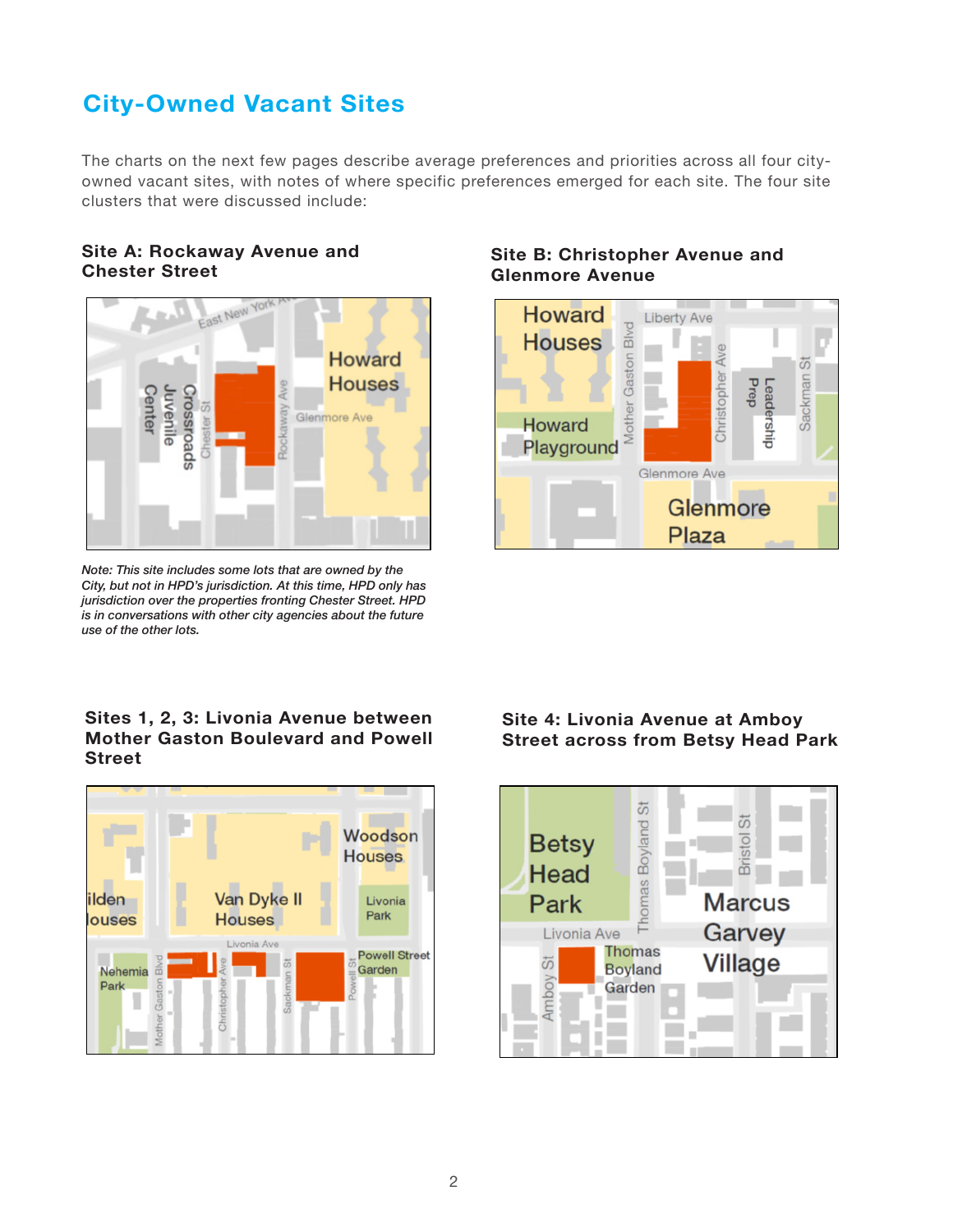# 1. Household Types

Participants identified extremely low- and very low-income households (earning up to \$32,640 for a household of three. or 0-40% of AMI)<sup>1</sup>, senior and elderly households, and lowincome households (earning less than \$65,250 for a household of three, or 50-80% of  $AMI$ <sup>1</sup> as the priority household types that new affordable housing across all four site clusters could serve. Participants also prioritized supportive housing for homeless and special needs households. Moderate-income households (earning up to \$97,920 for a household of three, or 81-120% of AMI)<sup>1</sup> were also identified as priorities, both for homeownership and rental opportunities.

#### Prioritized Household Types (average across all sites) Extremely low- and very low-income 59 Seniors and elderly  $|48$ Low-income  $\overline{A}$ **Homeless**  $\Lambda$ 1 People with special needs  $39$ Moderate-income (homeownership) 29 Moderate-income (rental)  $\overline{29}$ Other

Although feedback was largely consistent across all four sites, there were some differences in what participants prioritized for each site:

 $\blacksquare$ 





Homeownership received priority across all sites, but it received higher priority on Sites 1-3, where there is a concentration of other homeowners in the surrounding area.

#### Interest in Housing for Special Needs Households (by site)



Households with special needs received higher priority for Site 4, across from Betsy Head Park.

### Interest in Housing for Senior and Elderly Households (by site)



Senior and elderly households received higher priority for Site A.

1 Area Median Income (AMI) is used to describe different income groups in affordable housing. These figures are based on HUD 2016 Income Limits. 100% of AMI for the NYC region is \$81,600 for a family of three.

### Interest in Homeownership Opportunities (by site)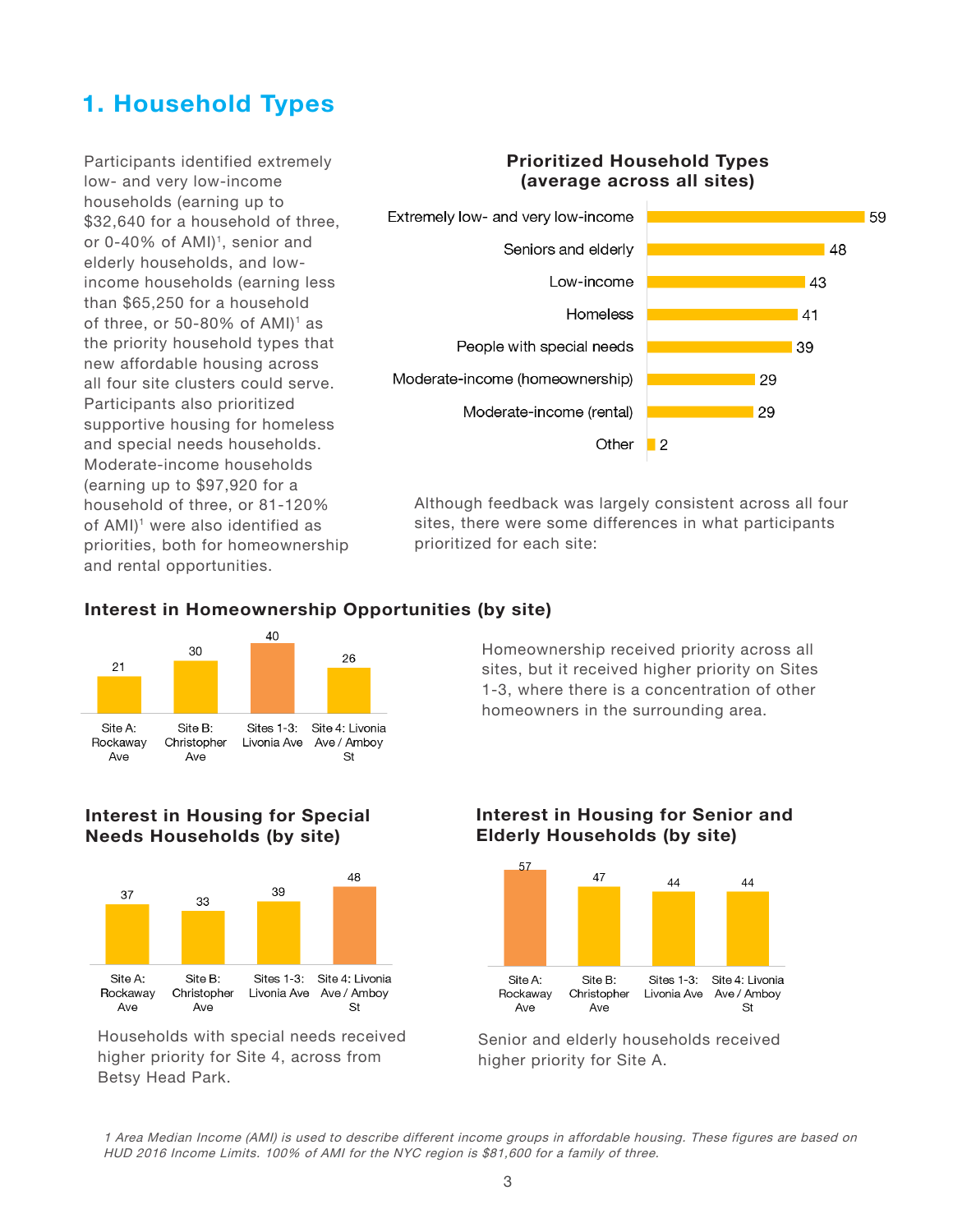## 2. Community Facilities and Services

A workforce training center, arts and cultural center, and recreation/community center, were the top three priorities across all four site clusters for the types of community facilities and/or services that participants want to see in the ground floor of new buildings. A center for activities to bring together people of all ages, but particularly youth, was emphasized in comments.

#### Prioritized Community Facilities and Services (average across all sites)



Although feedback was largely consistent across all four sites, participants identified specific types of community facilities as higher priorities for certain sites:



#### Interest in a Space for Arts and Culture (by site)

Arts and cultural space was strongly prioritized on Site A and Site B, sites that are closest to Pitkin Avenue. Comments noted a desire for performance spaces, such as theaters and professional studios.



#### Interest in a Space with Workforce Training Services (by site)

Workforce training received the greatest number of votes across all sites, but Site A received the most.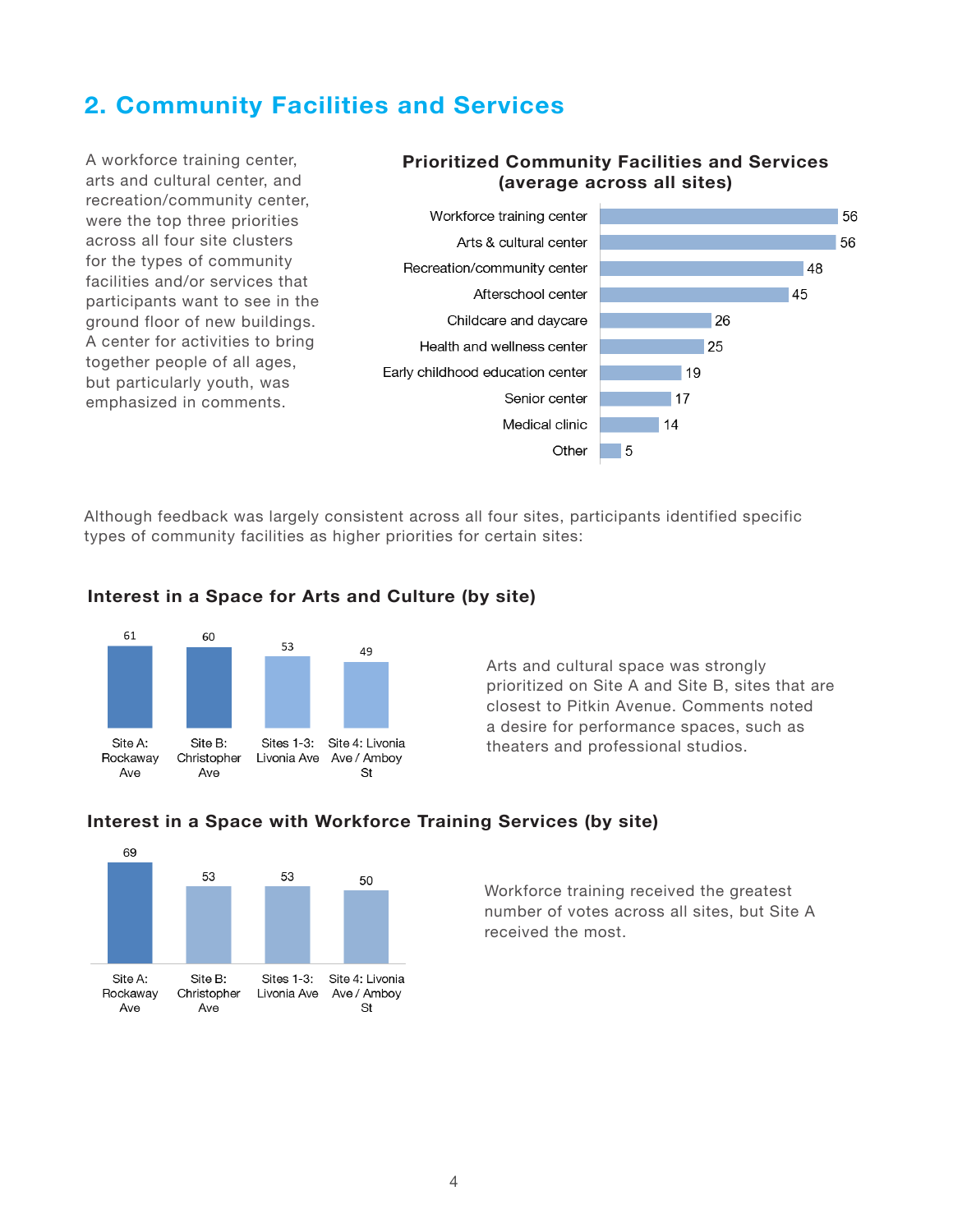# 3. Neighborhood Retail and Services

On average across all sites, participants said that a grocery/ food co-op was the highest priority, followed by sit-down restaurants or cafes, banks/financial institutions, and fitness centers. Many want to see sit-down establishments across all sites, but especially on Site A, which is closest to the Pitkin Avenue commercial corridor.

Many respondents commented that they want to see healthy food options, small businesses, pop-up spaces, incubator kitchens, book

#### Prioritized Neighborhood Retail and Services (average across all sites)



stores, and activities for people of all ages, such as a movie theater, bowling alley, skating rink, or billiards space. Parking was also mentioned.

#### Interest in Neighborhood Services, such as Bank/Financial Institution, Laundromat/Dry Cleaner, Pharmacy, and Hardware Store (by site)



Although feedback was largely consistent across all four sites, the sites along Livonia Avenue, where there is not currently a retail strip, received the most votes for convenience retail and services such as banks/financial institutions, laundromats/dry cleaners, pharmacies, and hardware stores.